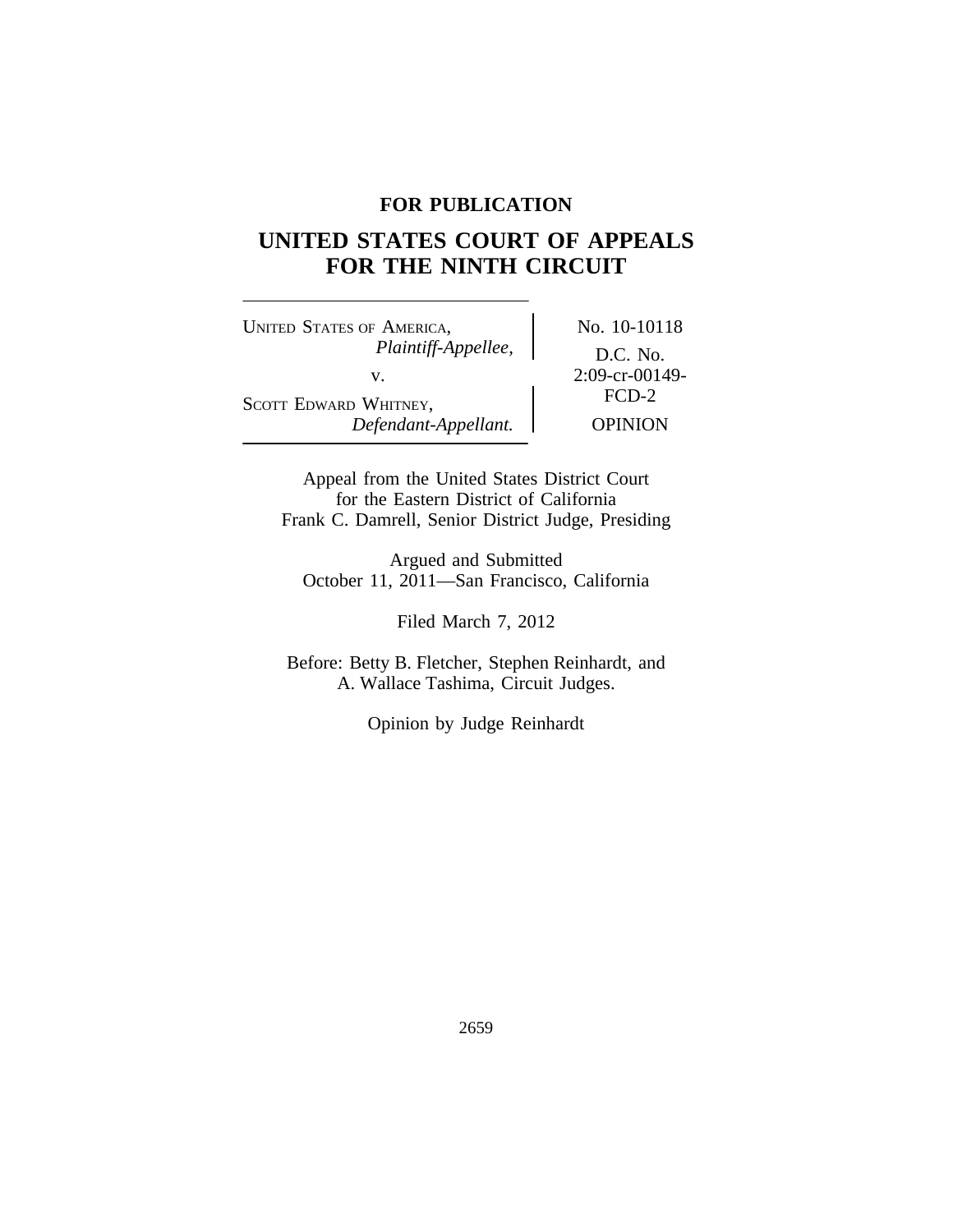# **COUNSEL**

Tim Warriner, Sacramento, California, for the appellant.

Samantha S. Spangler (argued), Assistant United States Attorney, Benjamin B. Wagner, United States Attorney, Sacramento, California, for the appellee.

#### **OPINION**

REINHARDT, Circuit Judge:

Scott Edward Whitney appeals his 87-month sentence on a guilty plea to a one-count indictment under 18 U.S.C. § 286. He contends that the U.S. Attorney breached the parties' plea agreement by disclosing admissions made by Whitney while cooperating with the government, and by urging imposition of a sentence above the low end of the Sentencing Guidelines. He also contends that the district court erred by improperly imposing a two-level leadership enhancement. We hold that the breach of the plea agreement by the U.S. Attorney resulted in plain error that affected Whitney's substantial rights. We additionally hold that the district court committed clear error when it imposed a two-level role enhancement for Whitney's alleged role as a leader or organizer pursuant to U.S.S.G. § 3B1.1(c). Accordingly, we vacate Whitney's sentence and remand for resentencing before a different judge.**<sup>1</sup>**

**<sup>1</sup>**The judge who presided over the sentencing is now retired. We would, however, be required to reassign the case in any event. *United States v. Camper*, 66 F.3d 229, 233 (9th Cir. 1995) (holding that under *Santobello v. New York*, 404 U.S. 257 (1971), resentencing after a remand for specific performance of a plea bargain must be performed by a different judge).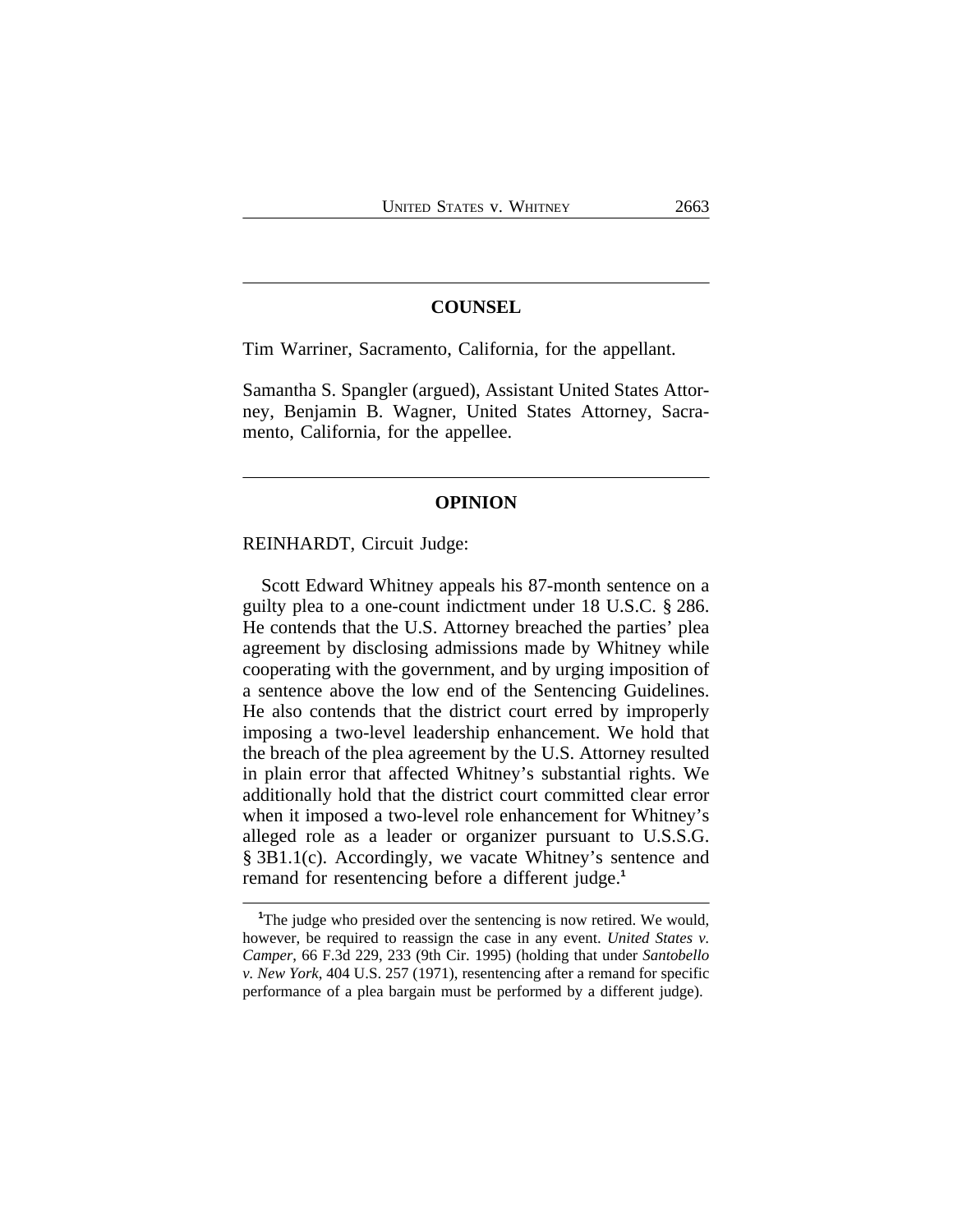# **BACKGROUND**

Scott Edward Whitney entered into a plea agreement with the government in which he agreed to plead guilty to one count of conspiracy to defraud the government by filing false claims, 28 U.S.C. § 286. This charge was based on Whitney's role in a scheme to file false tax returns using inmate identities and personal information while he was incarcerated in Herlong Federal Correctional Institution ("Herlong") for a similar offense. In exchange for Whitney's guilty plea, his promise of full cooperation with the government, and a limited waiver of his right to appeal, Whitney received from the government a number of promises related to sentencing. Among those relevant to this appeal are the government's representations that it would recommend to the court that Whitney be sentenced to the low end of the applicable guideline range for his offense, and that in its effort to establish the applicable sentencing guideline range it would not use any incriminating information divulged by Whitney during the course of his cooperation.**<sup>2</sup>** The plea agreement included a number of stipulations regarding the calculation of Whitney's sentence, including his base offense level, but contained no stipulation related to his role in the offense. To the contrary, the plea agreement explicitly reserved to both the defendant and the government the right to argue their respective positions as to whether Whitney should receive a two-level enhancement for his role in the offense.**<sup>3</sup>** The agreement also precluded either party from arguing in support of any departure from the Sentencing Guidelines.

<sup>&</sup>lt;sup>2</sup>Prior to entering into the plea agreement, the government also stipulated in an informal immunity agreement with Whitney that the information he provided during the course of his cooperation would not be used against him for sentencing purposes.

**<sup>3</sup>**The specific language from the plea agreement stated that the "government may argue that a two-level enhancement is appropriate; defendant may argue it does not apply."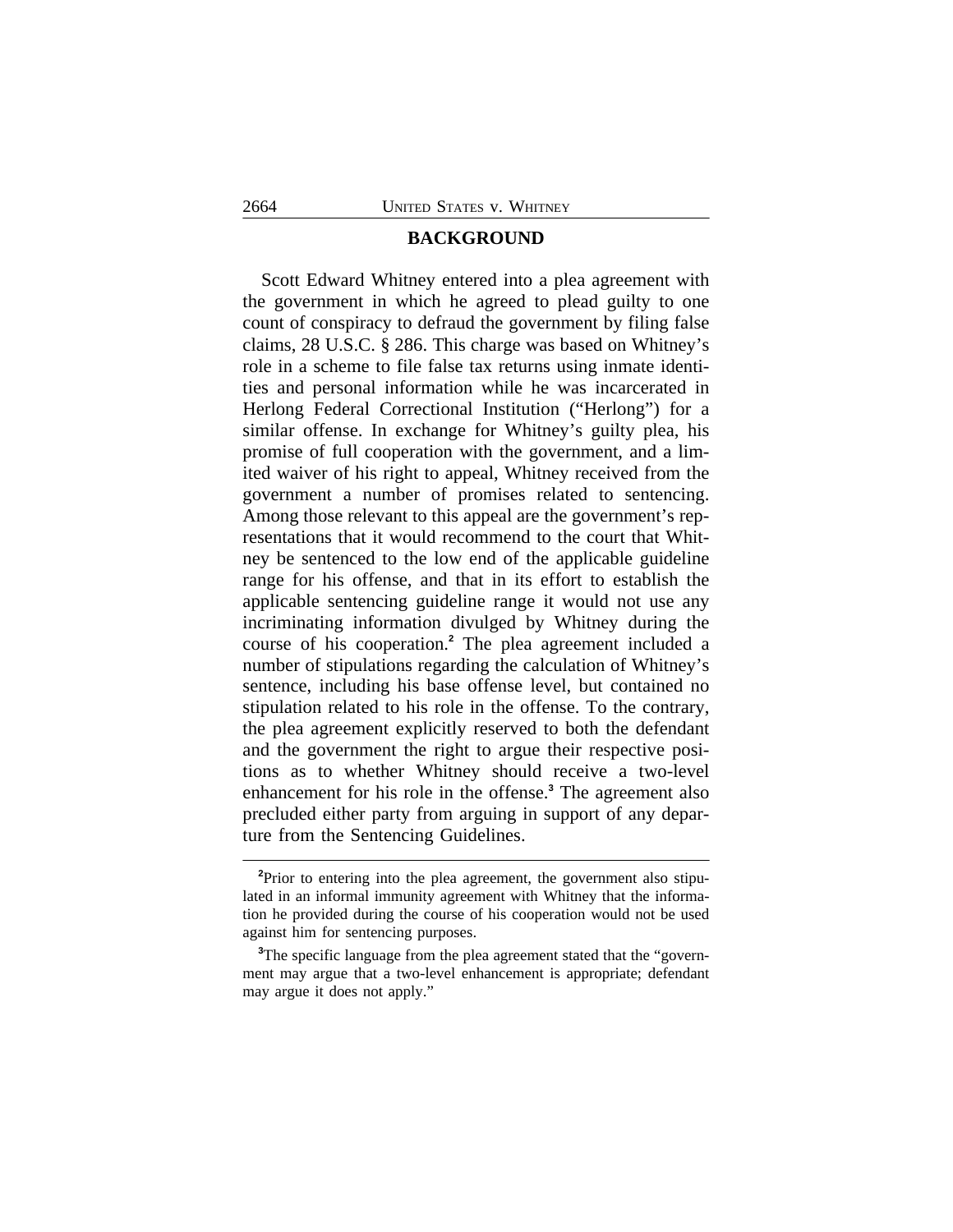The presentence report identified three participants: Whitney, Paucar, who was another Herlong inmate who recruited Whitney to participate in this scheme, and Alexander, also a Herlong inmate, who was connected to the scheme through Paucar. It also reported that the investigating IRS agents were unable to discover whether the inmates identities and personal information used to complete the tax returns were obtained fraudulently or were supplied voluntarily by the inmates named on the returns. According to the report, at Paucar's request Whitney supplied him with tax forms and information on filing false returns. Whitney admitted to filing his own false return as well as false returns using other inmates' identities.

The presentence report concluded that Whitney should receive a two-level upward role adjustment pursuant to U.S.S.G. § 3B1.1, based on his role managing the completion of the fraudulent tax forms. The probation officer determined that based on Whitney's criminal history category and offense level, including the two-level role enhancement, the corresponding sentencing guideline range was 41 to 51 months. The probation officer nonetheless suggested an upward departure to 87 months to reflect the seriousness of the offense and Whitney's lengthy criminal history.

At Whitney's sentencing, the judge took note of the presentence report and commented on Whitney's "impressive" criminal history. The judge heard first from Whitney's attorney, Dorfman, who pointed out that the plea agreement permitted him to argue that Whitney should not receive a role enhancement. Dorfman did not contest the findings included in the presentence report, but asserted that its conclusion was incorrect and contended that the enhancement was not appropriate because Whitney was not a leader or organizer but rather was recruited by Paucar, as described in the report. Dorfman challenged the upward departure urged in the presentence report claiming that Whitney "doesn't harm society physically. He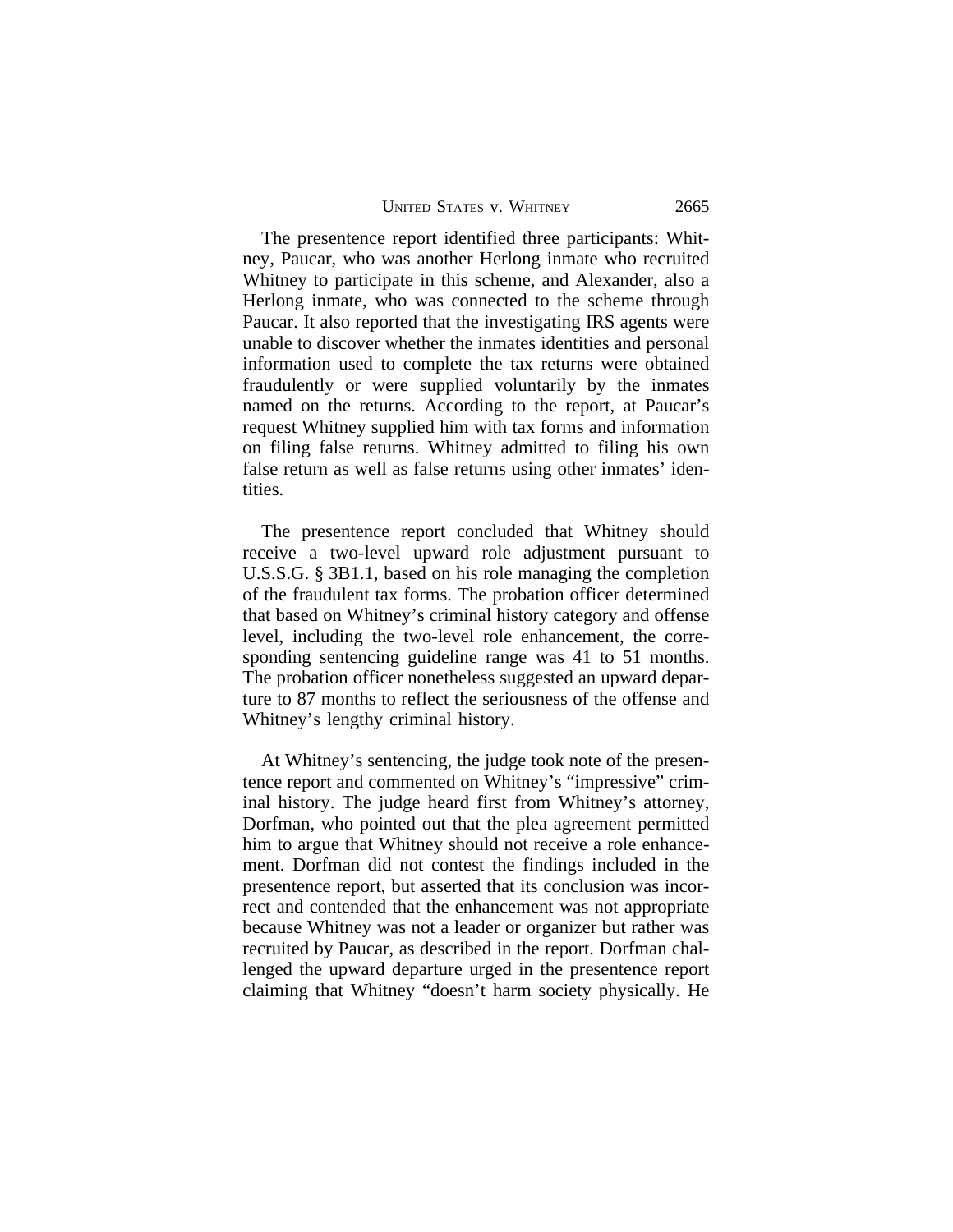may harm society by being a thief, but he's not a good thief. . . . This is not a violent person."

When the Assistant U.S. Attorney ("AUSA") addressed the court, she stated that the government was "recommending the low end of the guidelines as we have obligated ourselves to do." She then urged the imposition of the role enhancement, contending that while "Mr. Whitney is not the brain power behind this particular scheme . . . he did take a leadership role." She went on to say:

I have to tell you this puts me between a rock and a hard spot. On the one hand when I sat down with Mr. Whitney I agreed not to use any of his information supplied to us during his debriefing against him for sentencing purposes. On the other hand, he's now trying to pull something that I can't let him get away with. I have to be honest. He's supplied information to me during his debriefing session that put himself in a supervisory role, a two-level increase. I can't just ignore that and say: No it did not happen, to be honest with the court. Whether he's a thief but not a good one, I think it's important for the court to realize that one of his supervised release violations provides that essentially he was using the information from the underlying case to try to re-victimize the victims. He was using fraudulently obtained information to try to re-victimize the victims in the case. So I think that rebuts the claim that he's not a good thief.

The court responded, calling Whitney an "incorrigible narcissistic thief" and predicted that he would inevitably reoffend by again stealing identities. The court determined that Whitney should receive the two-level role enhancement, citing his "complicit[y]" in the fraud, and recognizing that although "no one says [Whitney] is the ring leader as such[, he is] the guy that facilitated the crime." With this two-level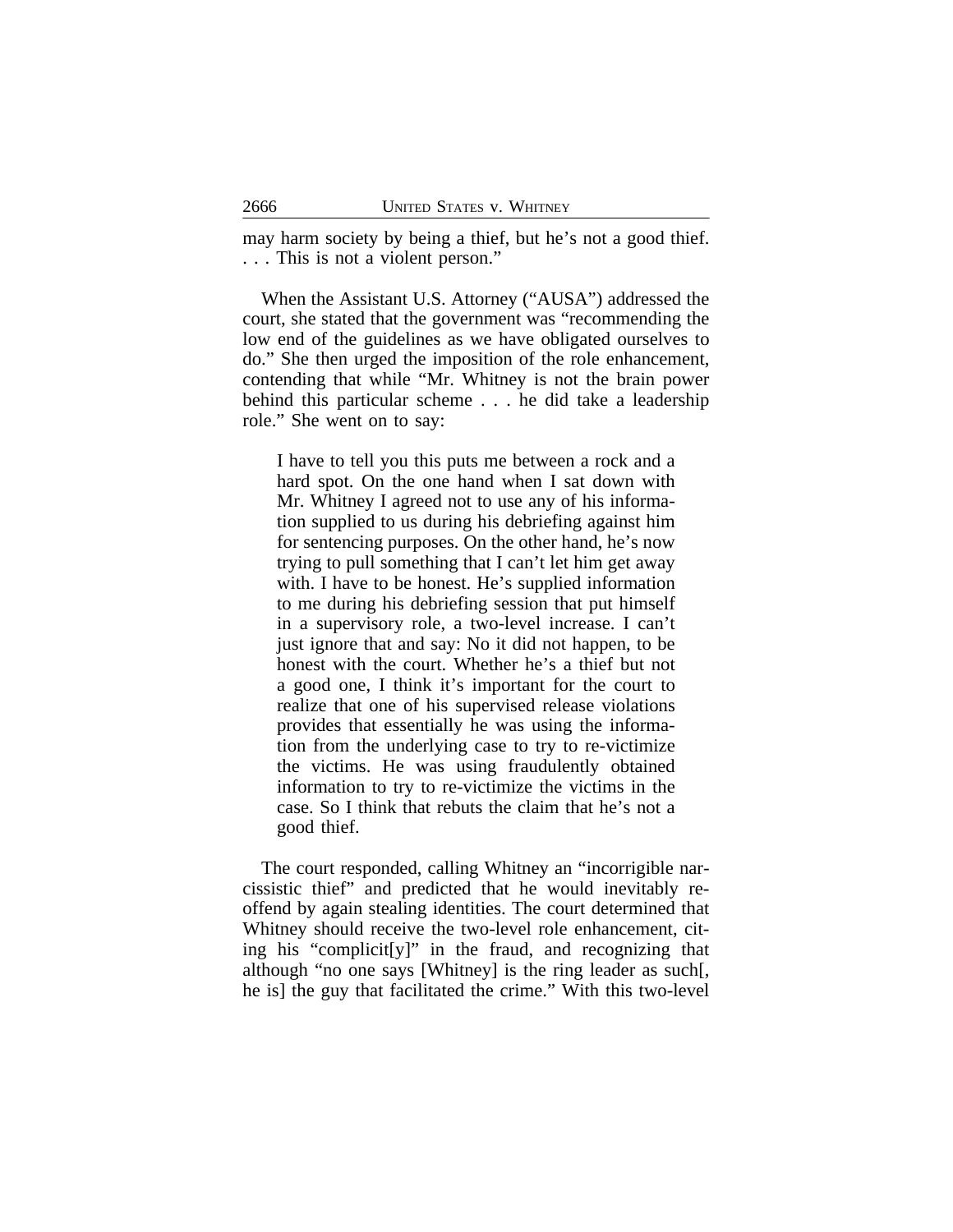enhancement, Whitney's adjusted offense level was fifteen. Combined with his criminal history category of six, the corresponding guideline sentence was 41 to 51 months. The court departed upward from the guidelines to impose a sentence of 87 months, citing the "protection of the public and deterrence" as the primary bases for its departure. Whitney appealed his sentence.

#### **DISCUSSION**

# **I.**

A defendant's claim that the government breached its plea agreement is generally reviewed de novo. *See United States v. Mondragon*, 228 F.3d 978, 980 (9th Cir. 2000). In this case however, Whitney's counsel failed to object to the prosecutor's statements at sentencing. When a defendant forfeits his claim by failing to make a timely objection, we must review that claim for plain error. *United States v. Cannel*, 517, F.3d 1172, 1175-77 (9th Cir. 2008); *see also Puckett v. United States*, 129 S.Ct. 1423, 1428 (2009) (holding that a procedurally forfeited error is subject to plain error review). "Relief for plain error is available if there has been (1) error; (2) that was plain; (3) that affected substantial rights; and (4) that seriously affected the fairness, integrity, or public reputation of the judicial proceedings." *Cannel*, 517 F.3d at 1176.

# **A. Clear Breach**

**[1]** The Supreme Court has recognized that the government's breach of the parties' plea agreement is "undoubtedly a violation of the defendant's rights." *Puckett*, 129 S.Ct. at 1429. In this case, the U.S. Attorney breached the plea agreement in two respects. First, the AUSA stated that she had "agreed not to use any of [Whitney's] information supplied . . . during his debriefing against him for sentencing purposes," but went on to tell the court that Whitney "supplied information to [her] during his debriefing session that put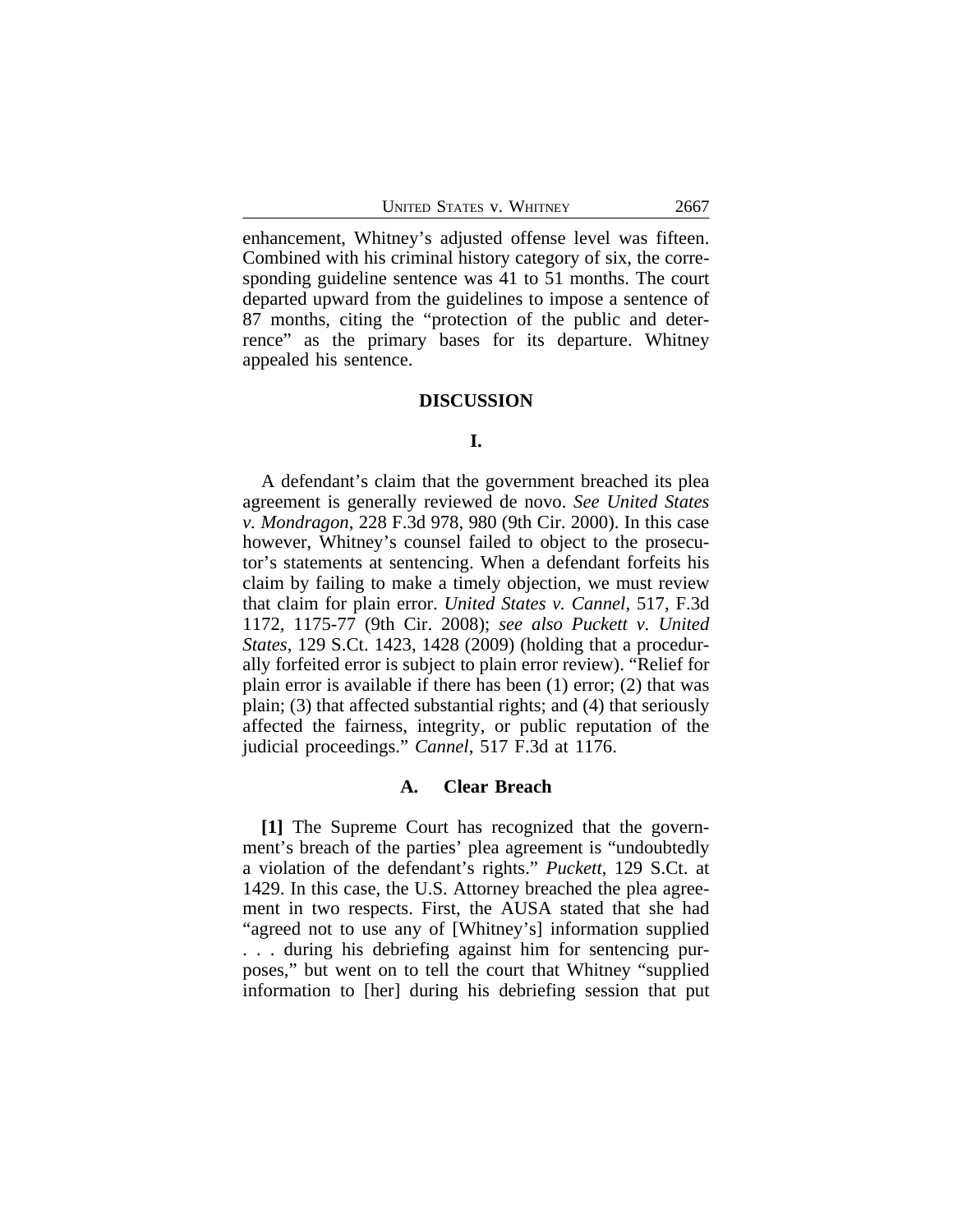him[] in a supervisory role." Not only was this statement in clear breach of the plea agreement, but the government admitted that it was violating the agreement in the course of the very same statement.**<sup>4</sup>**

**[2]** Second, the government breached its agreement by implicitly arguing for a sentence greater than the terms of the plea agreement specified that the prosecution would recommend: the low end of the applicable guideline range. Although a sentencing recommendation need not be made enthusiastically, *United States v. Johnson*, 187 F.3d at 1135, when the government obligates itself to make a recommendation at the low end of the guidelines range, it may not introduce information that serves no purpose but "to influence the court to give a higher sentence." *Id*. This prohibition precludes referring to information that the court already has before it, including statements related to the seriousness of the defendant's prior record, *Mondragon*, 228 F.3d 978, "statements indicating a preference for a harsher sentence," *United States v. Franco-Lopez*, 312 F.3d 984, 992 (9th Cir. 2002) (quoting *Johnson*, 187 F.3d at 1135), or the introduction of evidence that is irrelevant to any matter that the government is permitted to argue. *Johnson*, 187 F.3d 1129. Such state-

**<sup>4</sup>**The government contends that defense counsel's assertion that Whitney was not a leader was a breach of the plea bargain's requirement that the defendant testify truthfully in the course of his cooperation with the government, and that this putative breach relieves it of its obligation not to disclose any information previously provided to the government by Whitney. This argument is without merit. The plea agreement explicitly reserved to the defendant the right to argue against the role enhancement and the government freely entered into the agreement. The government cannot now contend that adherence to the terms of the plea agreement is a breach. Moreover, the provision addressing the defendant's obligation to answer truthfully to questions refers to statements made as Whitney fulfills his commitment to cooperate with various law enforcement agencies, and does not extend to legal arguments made by counsel at sentencing. "Plea agreements are contracts, and the government is held to the literal terms of the agreement," *United States v. Johnson*, 187 F.3d 1129, 1134 (9th Cir. 1999).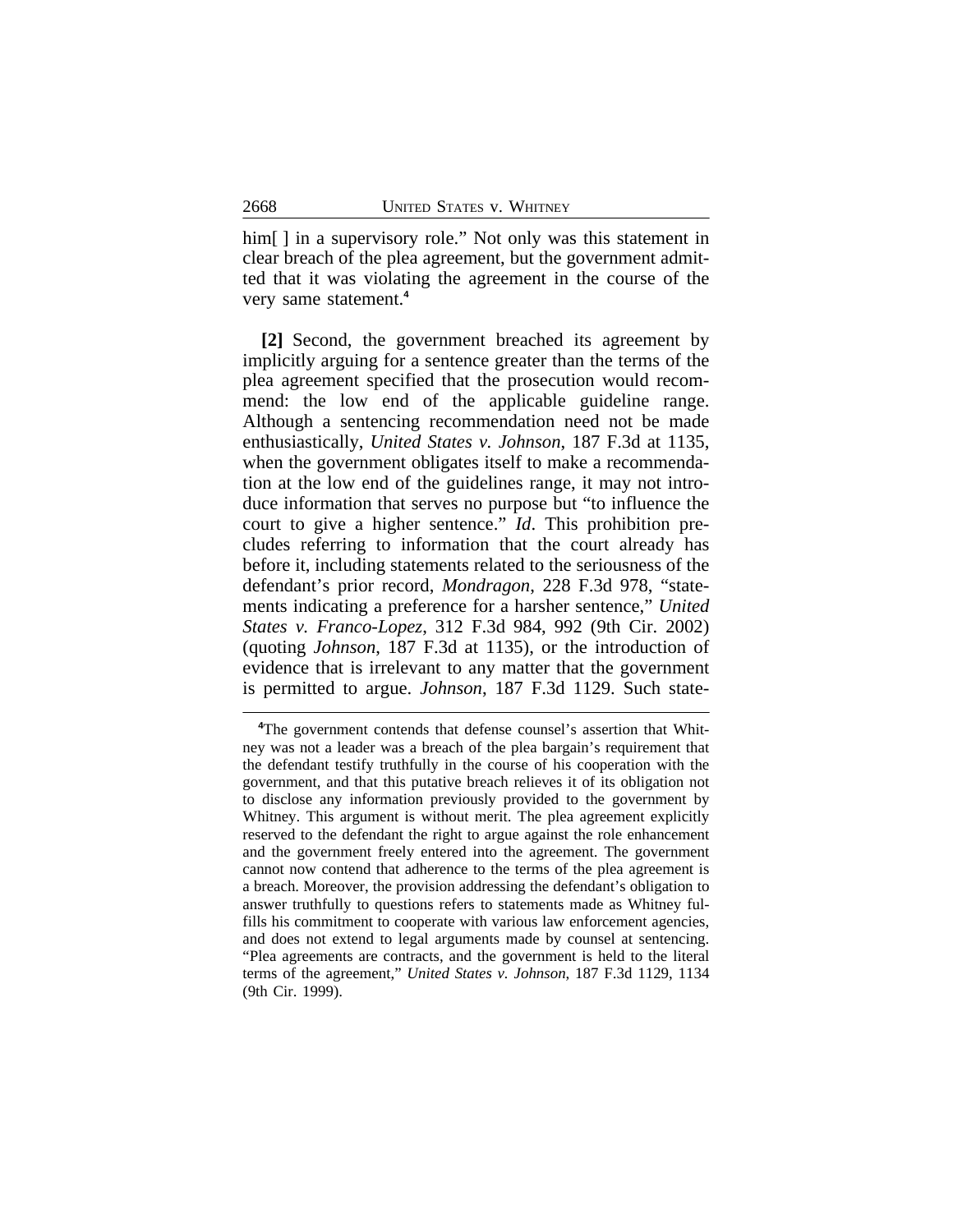ments are recognized as introduced "solely for the purpose of influencing the district court to sentence [the defendant] more harshly." *Id.* at 1135.

**[3]** In the instant case, the U.S. Attorney asserted that Whitney was a "good thief," and pointed to past offenses already included in the record before the court to contend that Whitney had "re-victimized" his victims from a previous identity theft committed prior to the commission of this offense. This conduct is substantively indistinguishable from that in *Mondragon*, in which the prosecutor responded to the defense's characterization of the defendant's crimes as "petty" by pointing out the "serious nature" of the prior offenses and noting the frequency of the defendant's prior failures to appear and instances of resisting arrest, all of which were evident in the defendant's record. 228 F.3d at 979. Here, as in *Mondragon*, "the [AUSA's] comments did not provide the district judge with any new information or correct factual inaccuracies, [and therefore] the comments could have been made for only one purpose: to influence the district court to impose a harsher sentence than that suggested by appellant's counsel." *Id.* at 980. In this case, the defendant was precluded from requesting a below-guidelines sentence by the parties' contract, and he did not do so. Thus, the AUSA's statements, refuting the defense counsel's characterization of Whitney's criminal history, could only have been intended as an argument for a sentence greater than the within-guideline sentence requested by the defense.

*Mondragon* is distinguishable from this case but not in a material respect. While *Mondragon* involved a plea agreement that required the government to take no position with regard to the defendant's sentence and Whitney's plea agreement affirmatively required the prosecution to recommend a sentence at the low end of the guidelines, the court recognized the prosecutor's statement in *Mondragon* as violative of the parties' agreement because it was an argument intended to persuade the court to adopt a sentence higher than that advo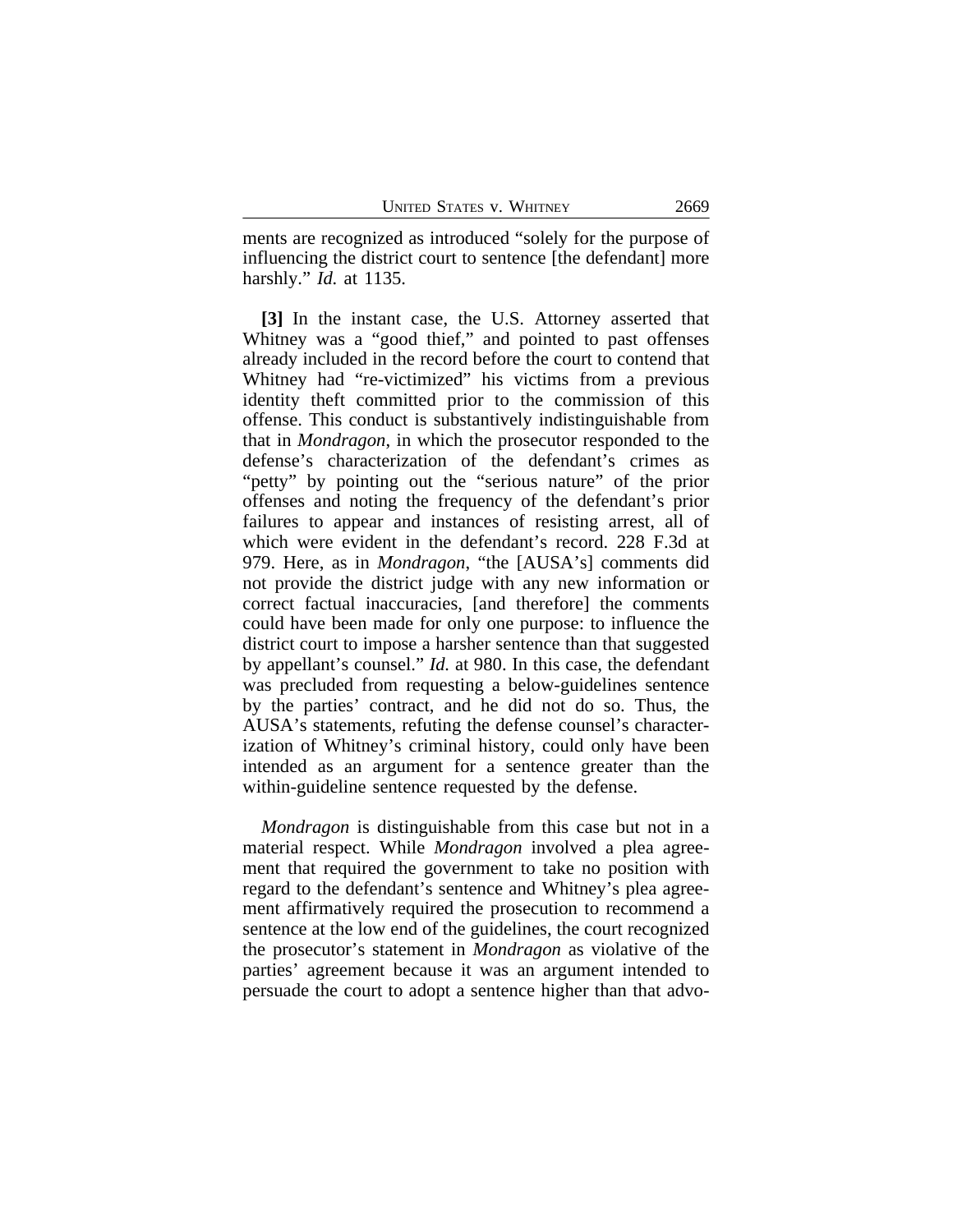cated by the defendant's counsel, not merely because it represented a "position." The principles in *Mondragon* therefore apply whenever the prosecutor's statements serve no purpose but to argue for a harsher sentence than that which he was obligated to recommend.

The government's position is that the advisory nature of the guidelines renders it necessary for it to make an argument to justify even its low-end guideline sentence recommendation. It contends that in this case the court might have elected to depart downward from the guideline range, and the statements of the prosecutor were intended to ensure that such a departure would not occur. The government's argument is disingenuous. Here, the defendant did not request a belowguideline sentence, and, in fact, he could not do so under the terms of his plea agreement. Additionally the presentence report recommended a sentence that was more than double the low-end guidelines range, and the district court gave no indication that it would consider imposing a sentence lower than that which the government was obligated to recommend. The government's statements regarding Whitney's criminal history and his success as a thief could only have been intended to persuade the court to impose a sentence higher than the within-guideline sentence that the defendant was bound to request, and not to guard against an unsolicited downward departure.

**[4]** Although the prosecutor uttered the requisite words by recommending a sentence at the low-end of the guidelines, her additional statements constituted an argument for a higher sentence, breached the government's obligation to recommend a low-end Guideline sentence, and likely had an impact on the far-above-guideline sentence imposed. We reject the government's contention that it was compelled to provide an argument in order to support its low-end guidelines sentence recommendations. To the contrary, permitting it to argue implicitly for a harsher sentence when there is no indication of a possible below-guidelines sentence would render its obli-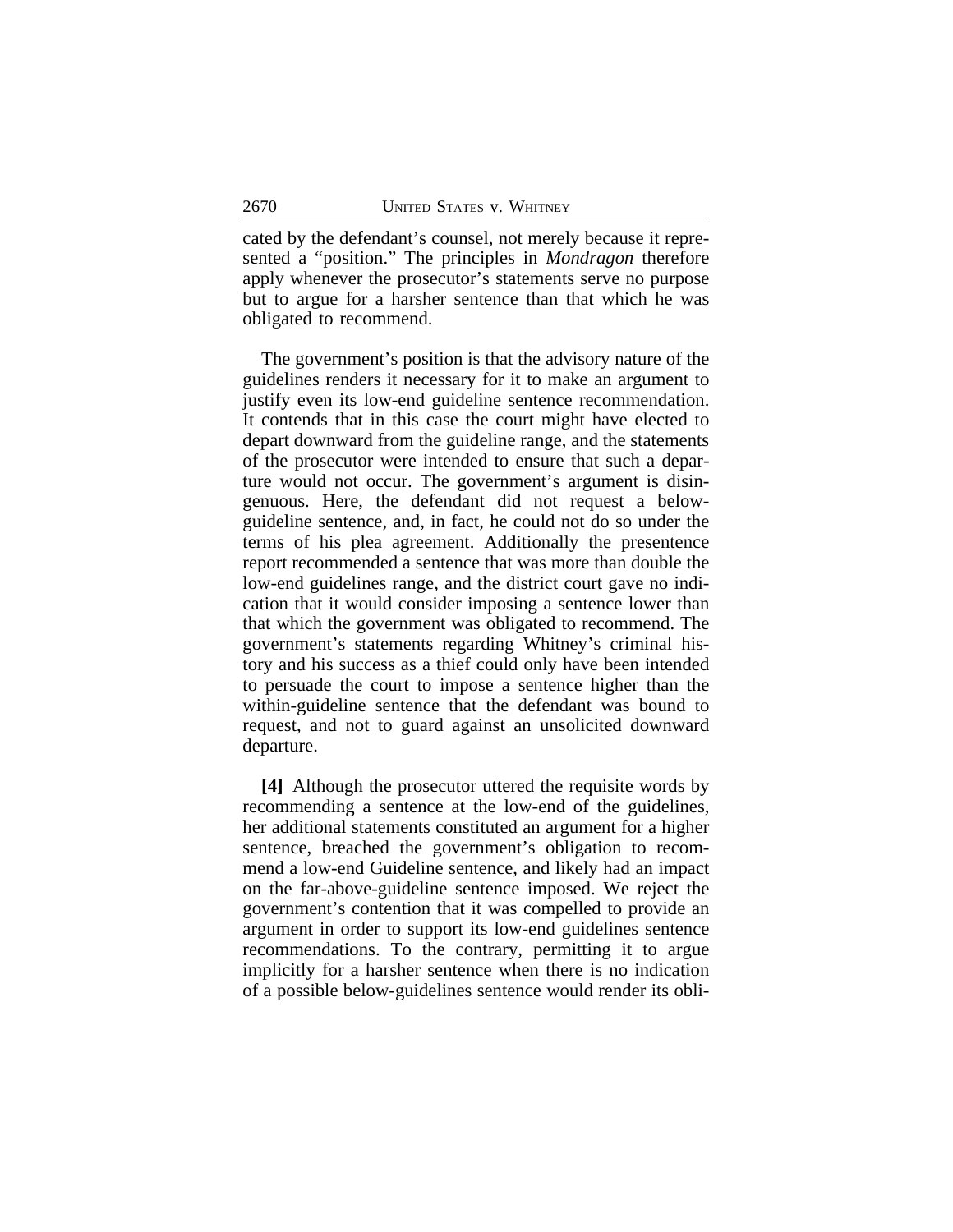UNITED STATES V. WHITNEY 2671

gation to recommend a low-end sentence illusory. *See Franco-Lopez*, 312 F.3d at 988-89 (recognizing that the government may breach its obligations under its plea agreement by complying with the explicit terms of the agreement in such a way that renders its promises illusory). In light of *Mondragon*, the government's breach was "clear or obvious under the law," *United States v. Gonzalez-Zotelo*, 556 F.3d 736, 741 (9th Cir. 2009) (internal quotation marks omitted). The prosecutor's reference to inculpatory statements made by Whitney during the course of his cooperation bore on the applicability of the two-level sentencing enhancement as well and similarly constituted an obvious breach. Both violations therefore satisfy the first two prongs of plain error review — that there must be an error and that it must be plain.

#### **B. Affects Substantial Rights**

**[5]** To prevail on plain error review, Whitney must additionally show that the government's conduct affected both his substantial rights and the integrity, fairness or public reputation of the judicial proceedings. *Cannel*, 517 F.3d at 1176. To conclude that a defendant's substantial rights were affected, "there must be a reasonable probability that the error affected the outcome of the [sentencing]." *United States v. Marcus*, 130 S.Ct. 2159, 2164 (2010). It is inherently difficult to identify the effect of any discrete set of errors on a district court's multifaceted sentencing determination. Nonetheless, breaches of a plea agreement are not exempted from the plain error requirement that prejudice be shown to a reasonable probability, rather than assumed. *Puckett*, 129 S.Ct. 1423. A court may determine that the defendant's substantial rights were not affected if he could not possibly have received his bargainedfor benefit even in the absence of the government's breach, or if he receives that benefit notwithstanding the breach. *See id.* at 1432-33. In this case, the recommendation did not involve the applicability of a sentencing reduction or enhancement factor that may have been foreclosed for other reasons. *Compare Puckett*, 129 S.Ct. at 1433 (recognizing that the defen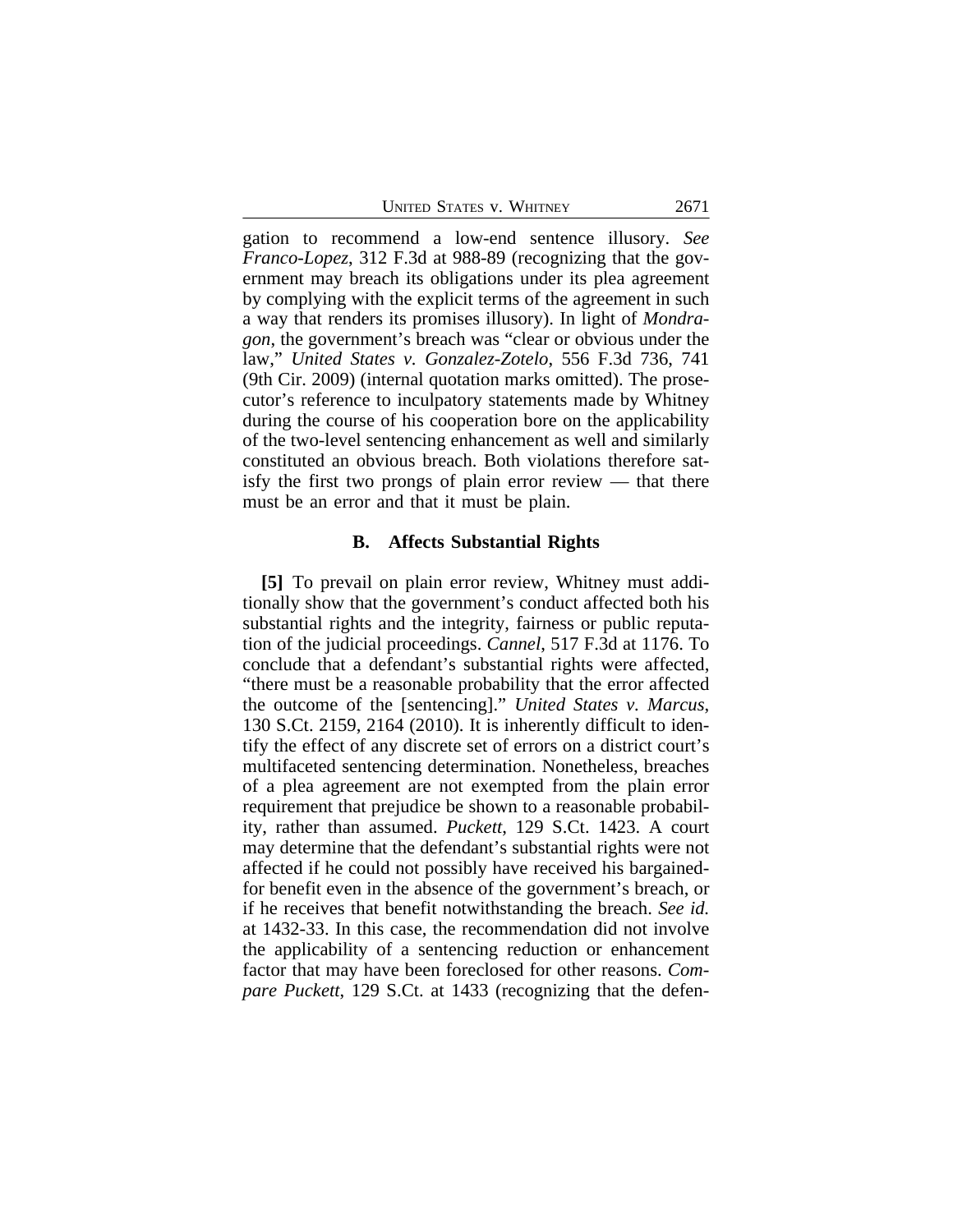dant was ineligible for an acceptance of responsibility reduction even in the absence of the government's breach due to his commission of additional post-plea offenses). Whitney could have received any sentence within the statutory range. The government's recommendation regarding sentence length was one factor to be weighed by the district court in arriving at a sentence that takes many competing considerations into account. *See, e.g. United States v. Carty,* 520 F.3d 984, 989- 94 (9th Cir. 2008) (en banc)(discussing considerations relevant to sentencing decisions).

**[6]** It is likely that the government's breaches affected Whitney's sentence in two distinct ways. First, Whitney was prejudiced by the government's disclosure that he made statements during the course of his cooperation that purportedly placed him in a supervisory role. The court was required to determine whether a leadership enhancement was proper based on facts within the record that would support such a finding. As discussed more fully below, there were insufficient facts within the record to support the conclusion that Whitney exercised the requisite supervision to support this enhancement.**<sup>5</sup>** Thus, it is likely that the government's representation that Whitney admitted to a leadership role influenced the court's overall view of the appropriate sentence when it decided to depart from the 41 to 51 month range to 87 months, as well as its imposition of the two-level leadership enhancement, *see infra* Part II, which increased the guideline range that played an important part in the ultimate calculation of Whitney's sentence. Accordingly, we must conclude that it is probable that the AUSA's breach of the nondisclosure terms of its plea agreement affected Whitney's sentence and therefore his substantial rights.

**[7]** Second, taking the variable nature of sentencing into account, it is likely that the government's breach in implicitly arguing for a harsher sentence rather than unequivocally

**<sup>5</sup>** *See infra* Part II.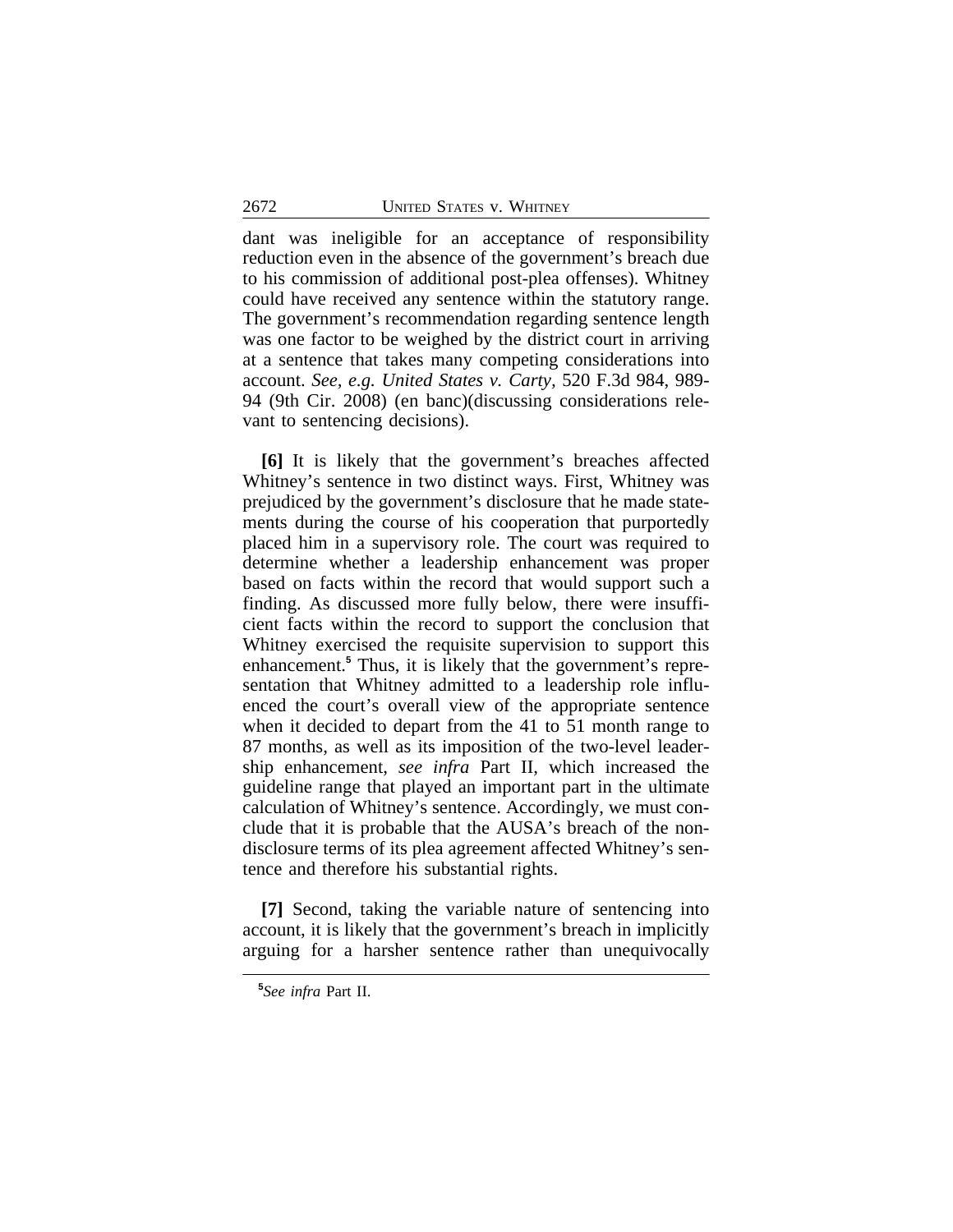UNITED STATES V. WHITNEY 2673

expressing its preference for a low-end guideline sentence deprived Whitney of an important consideration relevant to the determination of his sentence and resulted in a higher sentence than he would have otherwise received. This court has previously recognized the importance of the government's sentencing recommendation as a bargained-for benefit to the defendant, and held that the persuasive force behind a sentencing recommendation is enhanced when it is urged by the government in addition to the defense. *See United States v. Camarillo-Tello*, 236 F.3d 1024, 1028 (9th Cir. 2001) ("[W]hen the sentencing court hears that both sides believe a certain sentence is appropriate and reasonable in the circumstances, this is more persuasive than only the defendant arguing for that sentence."). *See also United States v. Alcala-Sanchez*, 666 F.3d 571(9th Cir. 2012). Whitney's attorney requested a within-guideline sentence while the probation officer recommended a substantial upward departure. It is probable that the court would have given some weight to the government's unambiguous recommendation of a low-end guideline sentence. Because Whitney did not receive a sentence on the low-end of the guideline range, we cannot say that he received the benefit of his bargain. Additionally, because a sentence lower than his 87-month punishment was not foreclosed to him, and the sentence he received was more than twice the low-end sentence in the guideline range, we conclude that there is a reasonable probability that Whitney was also prejudiced by the government's breach in arguing for a higher sentence.

#### **C. Integrity of Judiciary**

**[8]** The final consideration under plain error review is whether the error affected the fairness and integrity of the judiciary. A defendant forfeits many of his constitutional rights when he enters into a plea agreement with the government. In addition to sacrificing these rights, he relieves the government of its burden to prove his guilt beyond a reasonable doubt, and eliminates the need for the government to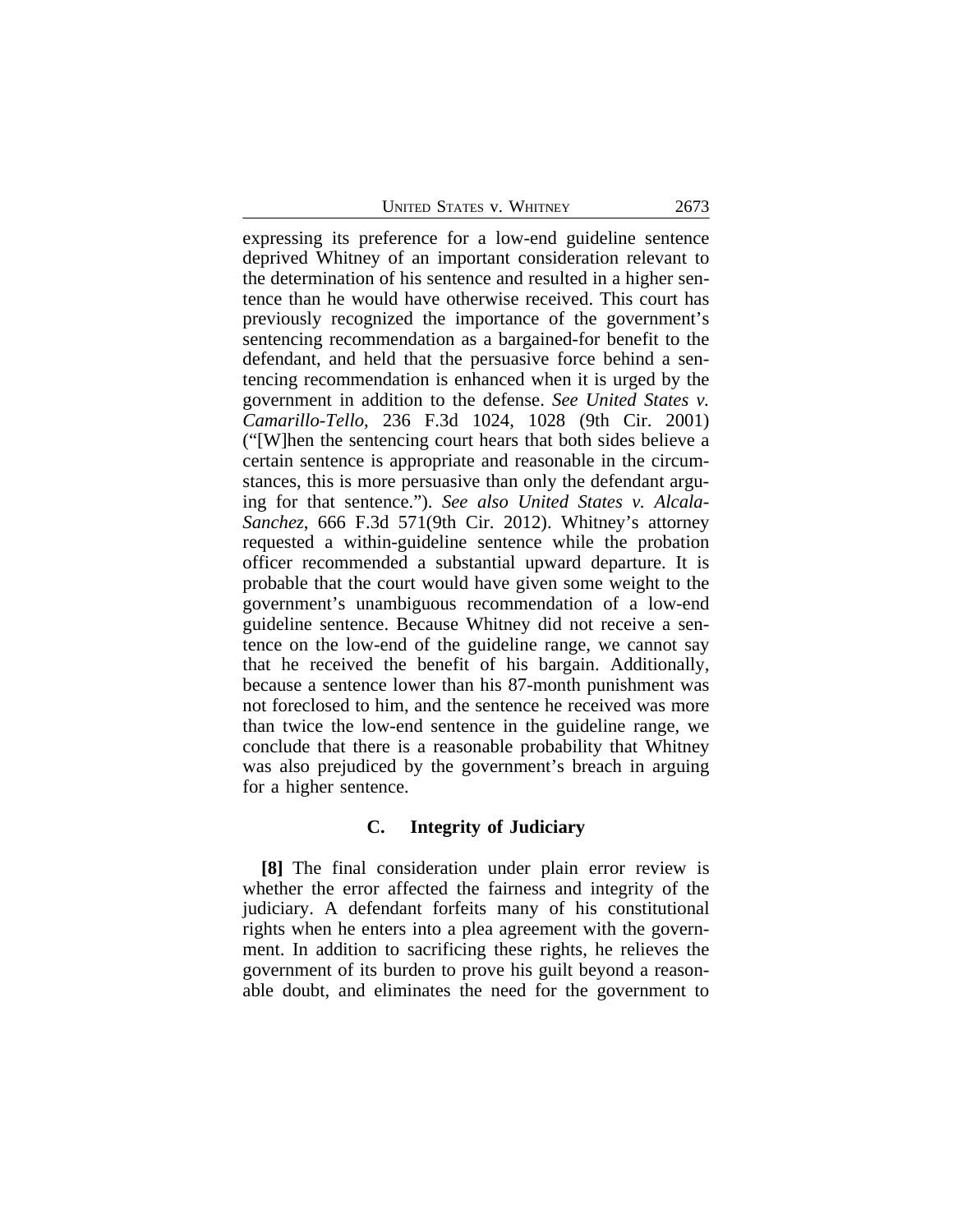expend its limited time and resources on a full criminal trial. He does so not out of a benevolent concern for the efficient allocation of government resources, but in order to receive the benefits of the bargain into which he has entered. The government's inducement of the defendant's plea, and the consequent forfeiture of his constitutionally-guaranteed rights, requires that "a promise or agreement of the prosecutor . . . must be fulfilled." *Santobello*, 404 U.S. at 262. "The integrity of our judicial system requires that the government strictly comply with its obligations under a plea agreement." *Mondragon*, 228 F.3d at 981. In some cases, when the defendant himself has engaged in conduct that undermined the parties' obligations, strict compliance is not necessary to ensure that the integrity of the judiciary is maintained, notwithstanding the government's breach. *See, e.g., Puckett*, 129 S.Ct. 1423 (defendant's additional crimes committed prior to sentencing undermined the legitimacy of granting his bargained-for acceptance of responsibility reduction).

**[9]** Here, both breaches undermined the integrity of the judiciary and neither was justified by any misconduct on the part of Whitney. With respect to the government's improper disclosure, its promise of non-disclosure initially made in the informal immunity agreement as a part of the parties' first discussions and reasserted in the plea agreement, induced Whitney to make statements of a possibly inculpatory nature. Allowing the government to breach its reciprocal obligation would violate the judicially-sanctioned plea bargaining process that requires that promises made by the government which induce the forfeiture of the defendant's rights must be fulfilled. Similarly, the government promised to make a lowend guideline sentence recommendation in return for Whitney's willingness to refrain from exercising a number of his rights, including his right to argue for a below-guideline sentence, his right to appeal a within-guideline sentence, and the right to a jury trial to establish his guilt in the first instance. Ignoring the government's failure to adhere to this promise in the face of Whitney's own compliance would substantially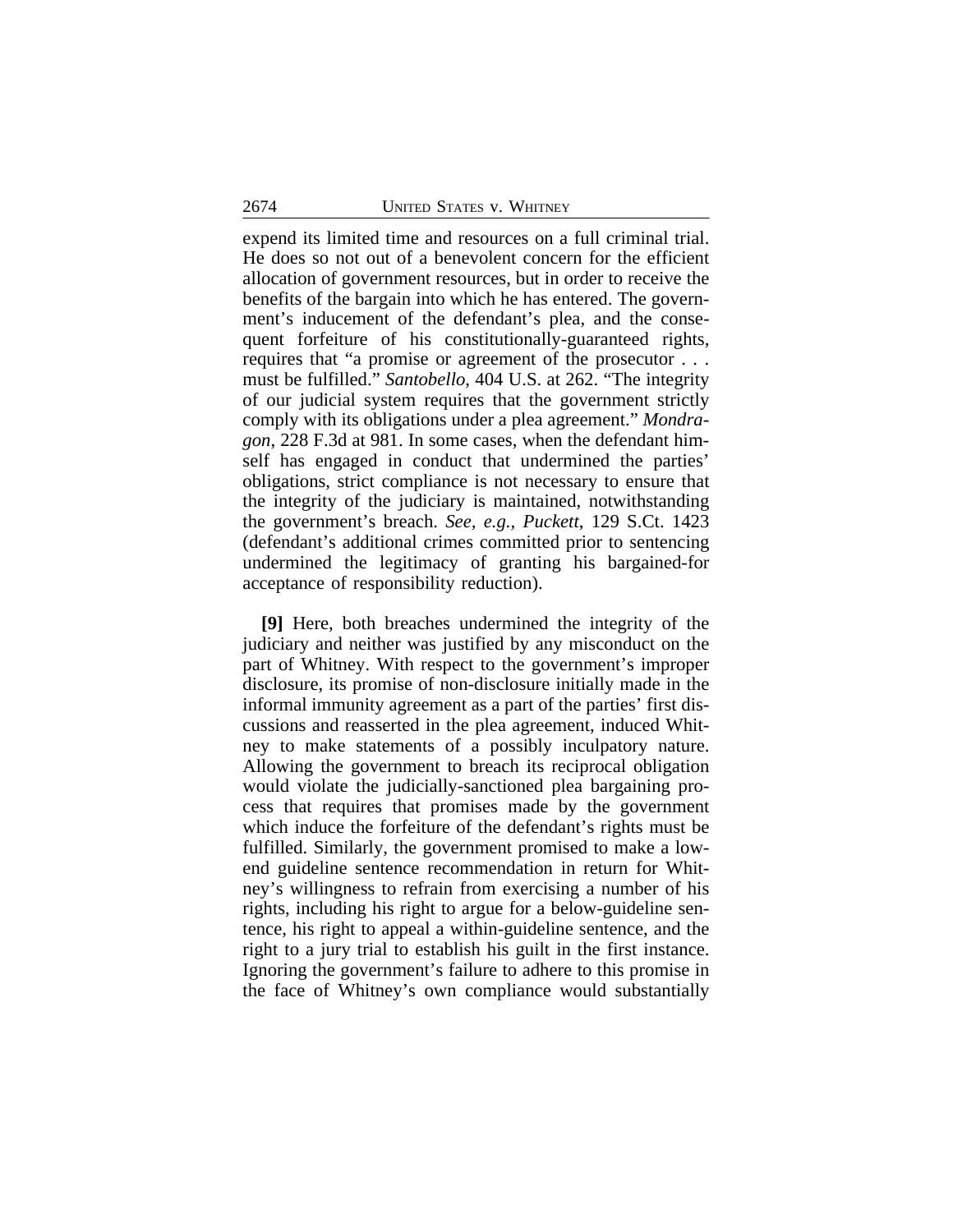challenge notions of fairness and integrity within the judiciary. Thus, in the absence of clearly countervailing factors, the government's breach of the parties' plea agreement must be considered a serious violation of the integrity of the plea bargain process and the judicial system.

**[10]** Whitney has satisfied all four requirements to show that his sentence was affected by plain error, and he is entitled to relief.

# **II.**

Regardless of the government's breaches of its plea agreement, the imposition of the two-level leadership enhancement by the district court was clear error and provides an alternative ground upon which Whitney's sentence must be vacated.

**[11]** The Sentencing Guidelines allow for a two-level role enhancement if a defendant is an "organizer, leader, manager, or supervisor." U.S.S.G. § 3B1.1(c). A court may impose this enhancement if there is "evidence that the defendant exercised some control over others involved in the commission of the offense or was responsible for organizing others for the purpose of carrying out the crime." *United States v. Ingham*, 486 F.3d 1068, 1074 (9th Cir. 2007) (quoting *United States v. Avila*, 95 F.3d 887, 889 (9th Cir. 1996)) (internal quotation marks omitted). Under this circuit's clear articulation of § 3B1.1(c), "even a defendant with an important role in an offense" cannot receive an enhancement unless there is also a "showing that the defendant had control over others." *United States v. Lopez-Sandoval*, 146 F.3d 712, 717 (9th Cir. 1998) (internal quotation omitted).**<sup>6</sup>** This renders conduct

**<sup>6</sup>**The government contends that the commentary to the 1993 amendments to the Sentencing Guidelines altered the requirements for imposing a leadership enhancement and permits the enhancement to be imposed without evidence that the defendant exercised control over other persons. The commentary attempts to reconcile a split among the circuits in the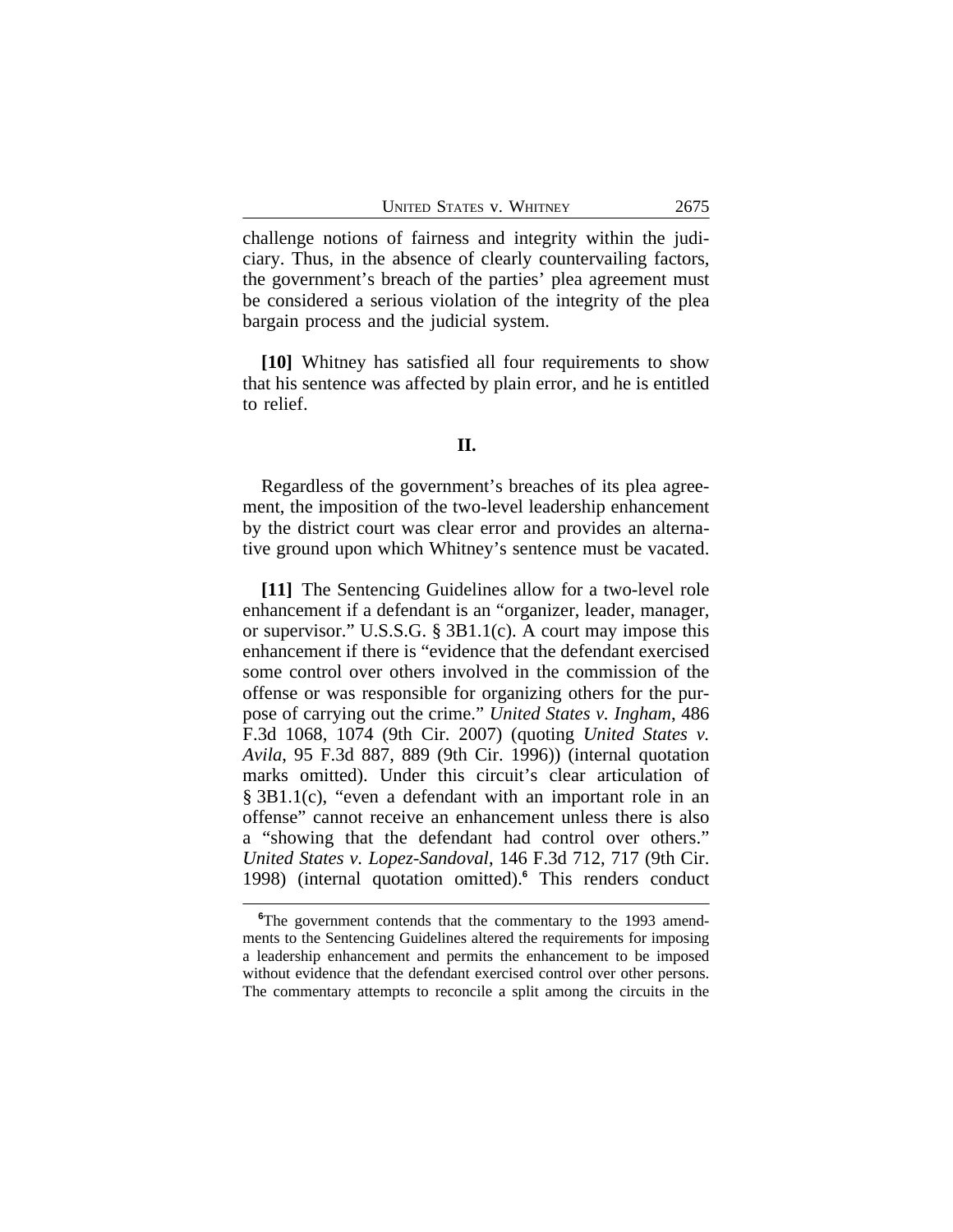which may have been integral to the success of the criminal enterprise, *see United States v. Harper*, 33 F.3d 1143, 1151 (9th Cir. 1994), or conduct that reflects a high degree of culpability, *United States v. Hoac*, 990 F.2d 1099, 1111 (9th Cir. 1993), insufficient to support a leadership enhancement unless the defendant also exercised the requisite control over others.

It is not necessary that the district court make specific findings of fact to justify the imposition of the role enhancement. *Lopez-Sandoval,* 146 F.3d at 717. There must, however, be evidence in the record that would support the conclusion that the defendant exercised the necessary level of control. *Id.* at 718. This factual determination is subject to review for clear

application of § 3B1.1, and states that "to qualify for an adjustment under this section, the defendant must have been the organizer, leader, or supervisor of one or more other participants." U.S.S.G. § 3B1.1 cmt. n.2 (2011). The commentary states further that an upward departure, as opposed to an enhancement, "may be warranted, however, in the case of a defendant who nevertheless exercised management responsibility over the property, assets, or activities of a criminal organization." *Id.* The government's reliance on the commentary is therefore misplaced. As this and other circuits have continued to recognize in cases following the adoption of the 1993 amendments, the guideline-mandated enhancement is proper only if the defendant exercised the requisite control over others. *See United States v. Salcido-Corrales*, 249 F.3d 1151, 1154 (9th Cir. 2001) ("[T]o sustain a finding that a defendant in fact played one of the four specified roles, there must be evidence that the defendant exercised some control over others involved in the commission of the offense [or was] responsible for organizing others for the purpose of carrying out a crime.")(internal citation omitted); *see also United States v. Williams*, 605 F.3d 556, 570 (8th Cir.  $2010$ )("[T]wo elements operate to enhance a defendant's sentence . . .[,] a leadership role over at least one other individual and numerosity of participants."); *United States v. Longstreet*, 567 F.3d 911, 925 (7th Cir. 2009)(to receive an enhancement under § 3B1.1, defendant must "have had some real and direct influence . . . upon one other identified participant"). Control over the activities or assets of a criminal organization may therefore support an upward departure from the guidelines, but may not contribute to the calculation of the guideline sentence. *See United States v. Gort-DiDonato*, 109 F.3d 318 (6th Cir. 1997).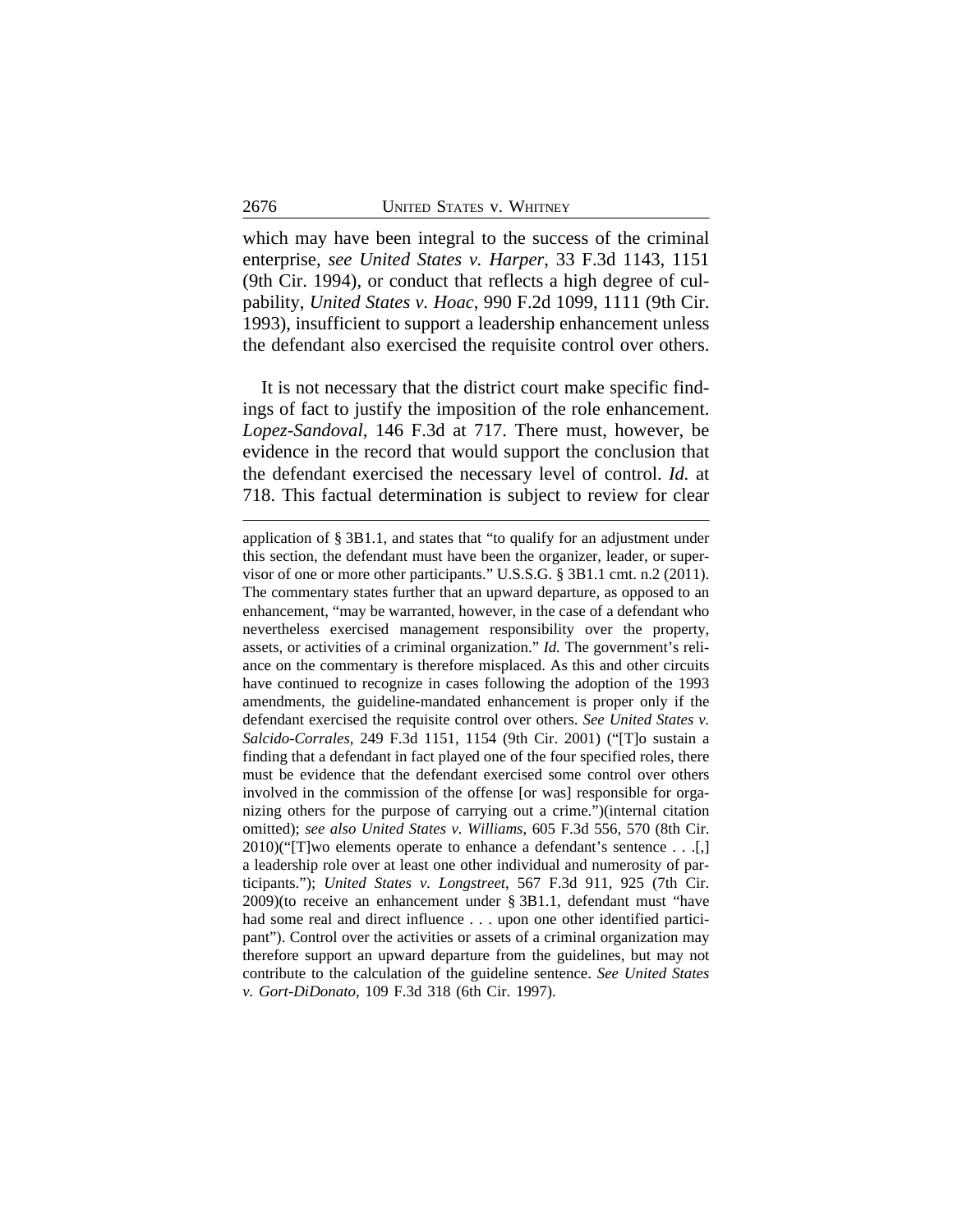error. *Id.* at 716; *United States v. Koenig*, 952 F.2d 267, 274 (9th Cir. 1991).

**[12]** When imposing the enhancement, the court determined that Whitney was "complicit" in the fraud, and found that a two-level increase was appropriate based on his participation in the offense. The court did not cite particular acts by Whitney that it relied upon to justify the enhancement. It stated, however, that Whitney was not the ring leader, adding only that he was "the guy that facilitated the crime." This finding is insufficient to justify an enhancement under U.S.S.G. § 3B1.1(c) because it fails to identify any supervisory role over other individuals.

Regardless of the district court's specific statements at sentencing, the enhancement is proper nonetheless if there is evidence in the record that would support the conclusion that Whitney did, in fact, exercise the requisite control over others. No such evidence is present here.**<sup>7</sup>** Although the presentence report concludes that Whitney "had an aggravating role in the offense as an organizer, leader, manager, or supervisor," the record contains no factual basis that supports the conclusion that Whitney did, in fact, exercise any control over others. As this court held in *Harper*, 33 F.3d 1143, a sentencing court may not conclude that an enhancement is appropriate where the record lacks evidence that the defendant exercised the requisite control — even if the presentence report states that it is. To the contrary, there must be "reference [in the record] . . . to any specific facts that indicate [the defendant] exercised control over or organized others in committing this crime." *Id.* at 1151. Rather than support the conclusion that Whitney

**<sup>7</sup>**Even if we were to disregard the fact that the prosecutor's statement regarding Whitney's admissions that impliedly placed him in a leadership role constituted a breach of the parties' plea agreement we would not find sufficient evidence. Although the prosecutor's vague generalities might prejudice the judge's view of the appropriate sentence, they still, when considered with all of the other evidence in the record, provide no legal basis for the imposition of the two-level enhancement at issue here.